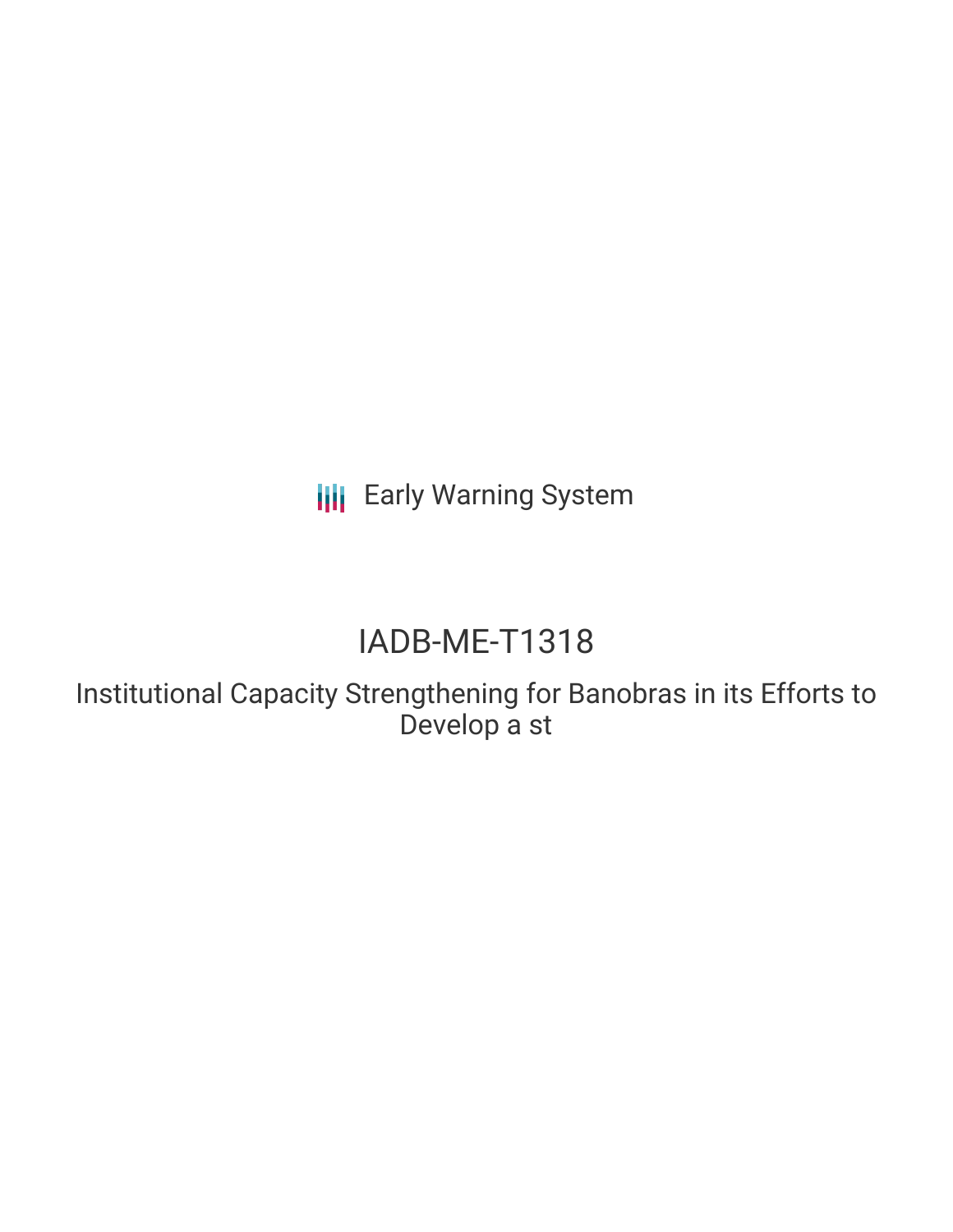

### **Quick Facts**

| <b>Countries</b>               | Mexico                                 |
|--------------------------------|----------------------------------------|
| <b>Financial Institutions</b>  | Inter-American Development Bank (IADB) |
| <b>Status</b>                  | Completed                              |
| <b>Bank Risk Rating</b>        | U                                      |
| <b>Voting Date</b>             | 2016-09-27                             |
| <b>Sectors</b>                 | Finance, Technical Cooperation         |
| <b>Investment Type(s)</b>      | Grant                                  |
| <b>Investment Amount (USD)</b> | $$0.02$ million                        |
| <b>Project Cost (USD)</b>      | $$0.02$ million                        |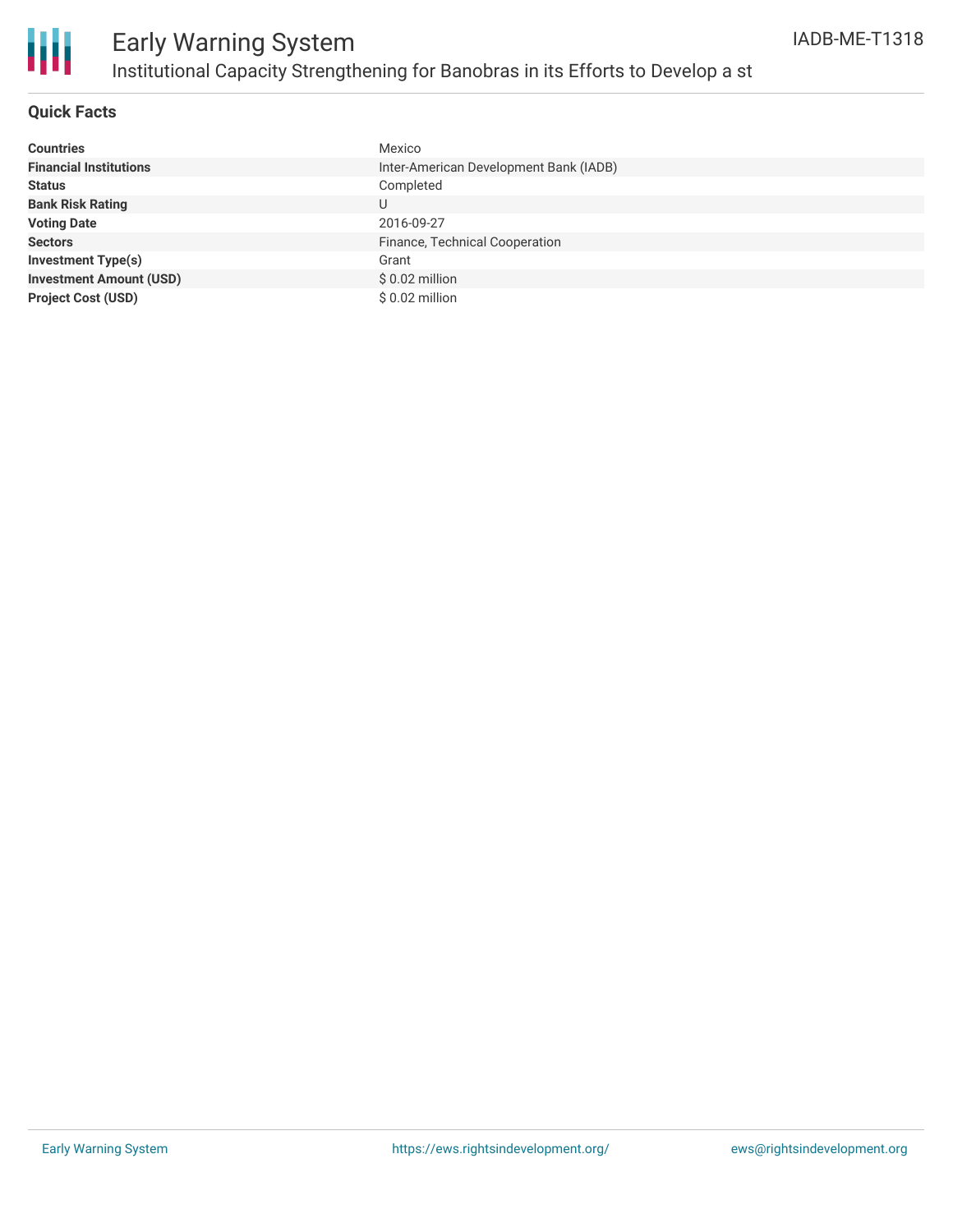

### **Project Description**

From the IDB: "Through the preparation of the operation ME-L1158, which objective is to promote renewable energy and cogeneration, Banobras and the IDB have initiated a discussion on the best way to build a global and structured environmental and social strategy. In this context, we would like Banobras to exchange and share experiences and best practices with other banks in the region that have recently and successfully gone down a similar route: Bancoldex and Findeter in Colombia, and Caixa and BNDES in Brazil. Those four institutions have designed and implemented dedicated strategies, set-up the dedicated teams and/or systems in accordance, and have succeeded in generating substantial new products and business from the new model."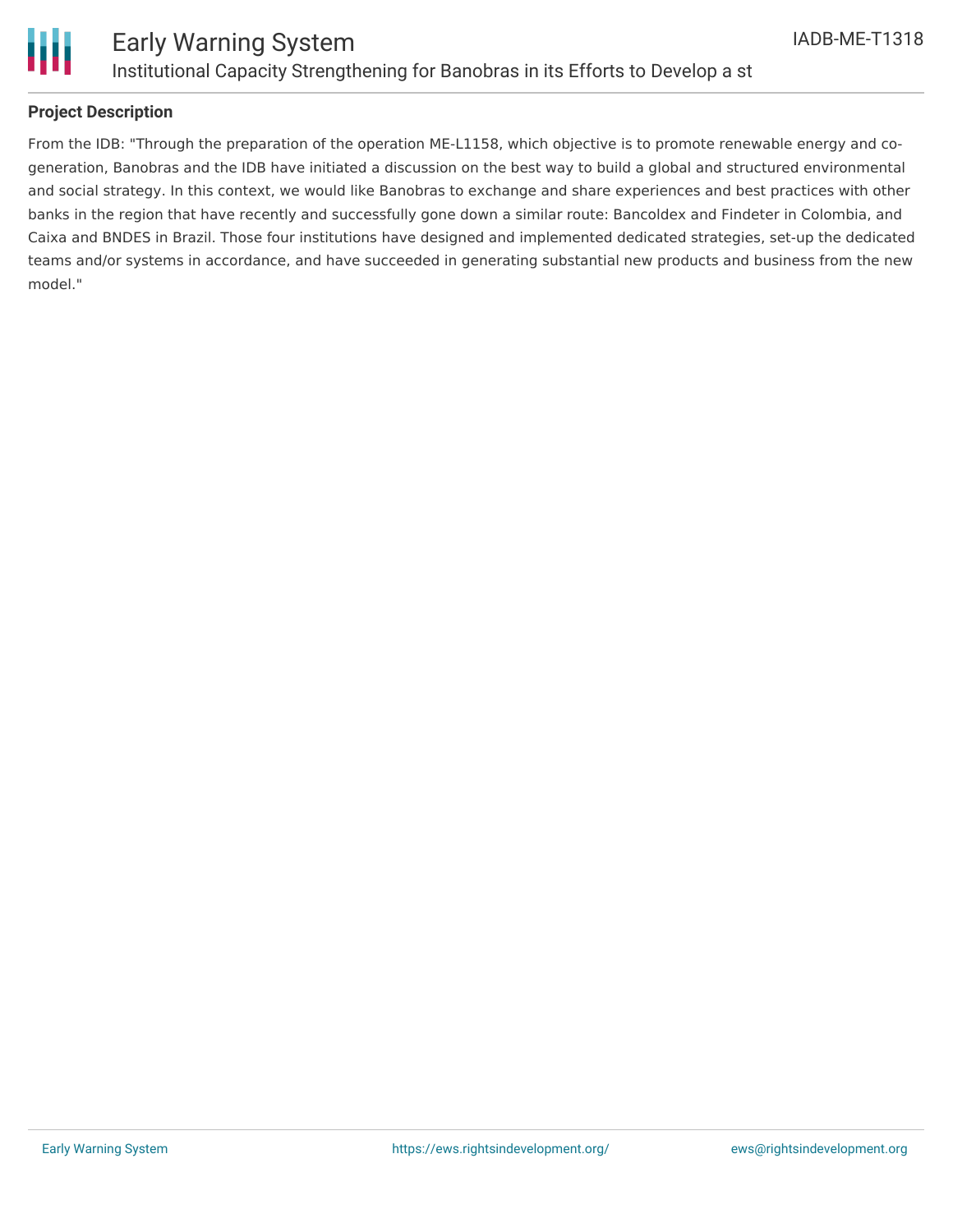

## Early Warning System Institutional Capacity Strengthening for Banobras in its Efforts to Develop a st

### **Investment Description**

• Inter-American Development Bank (IADB)